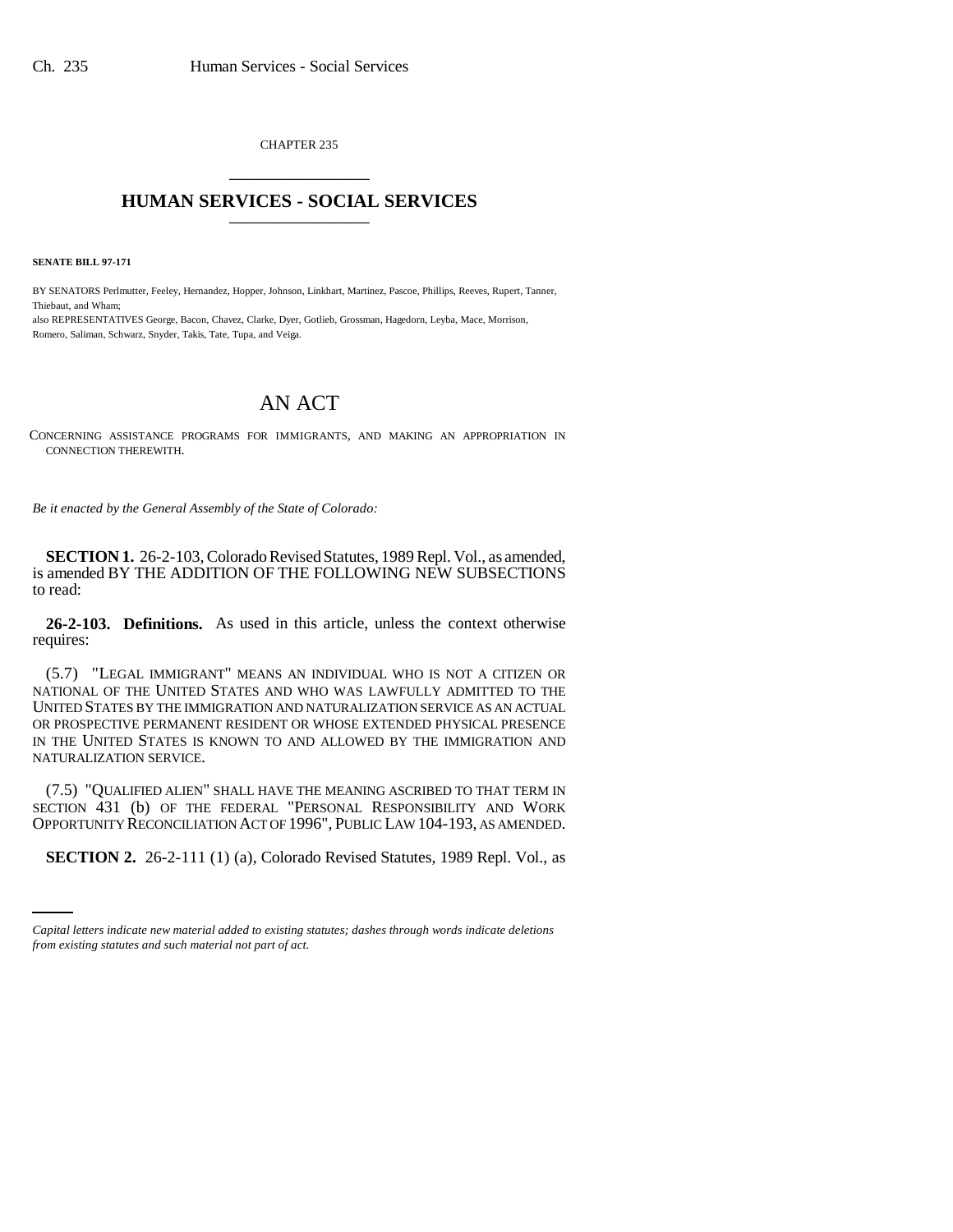amended, is amended, and the said 26-2-111 is further amended BY THE ADDITION OF A NEW SUBSECTION, to read:

**26-2-111. Eligibility for public assistance.** (1) No person shall be granted public assistance in the form of assistance payments under this article unless such person meets all of the following requirements:

(a) The person is a resident of the state of Colorado or, if a dependent child, the parent or other relatives with whom said child is living is a resident of the state of Colorado OR THE PERSON IS A LEGAL IMMIGRANT WHO WOULD BE OTHERWISE ELIGIBLE IN ALL RESPECTS EXCEPT FOR CITIZENSHIP;

(6) THE PROVISIONS OF SECTION 26-2-111.8 SHALL APPLY IN ADDITION TO THE PROVISIONS OF THIS SECTION IN DETERMINING THE ELIGIBILITY FOR PUBLIC ASSISTANCE OF PERSONS WHO ARE NOT CITIZENS OF THE UNITED STATES.

**SECTION 3.** Part 1 of article 2 of title 26, Colorado Revised Statutes, 1989 Repl. Vol., as amended, is amended BY THE ADDITION OF THE FOLLOWING NEW SECTIONS to read:

**26-2-111.8. Eligibility of noncitizens for public assistance.** (1) (a) THE GENERAL ASSEMBLY HEREBY FINDS AND DECLARES THAT PASSAGE OF THE FEDERAL "PERSONAL RESPONSIBILITY AND WORK OPPORTUNITY RECONCILIATION ACT OF 1996", PUBLIC LAW 104-193, REQUIRES THE STATES TO MAKE CERTAIN DECISIONS CONCERNING LEGAL IMMIGRANTS AND THEIR ELIGIBILITY FOR CERTAIN TYPES OF PUBLIC ASSISTANCE.

(b) THE GOAL OF THIS SECTION IS TO RECOGNIZE THAT FOREIGN-BORN LEGAL RESIDENTS OF THE STATE OF COLORADO CONTRIBUTE TO OUR SOCIETY BY WORKING IN OUR COMMUNITIES, SUPPORTING LOCAL BUSINESSES, AND PAYING TAXES AND SHOULD RECEIVE CERTAIN TYPES OF PUBLIC ASSISTANCE FOR CERTAIN TYPES OF SITUATIONS. MOREOVER, THE STATE GOAL IS TO PROVIDE THE TYPES OF ASSISTANCE THAT WILL ENHANCE THE STATE'S ABILITY TO RECEIVE FEDERAL FINANCIAL PARTICIPATION, THEREBY REDUCING THE ULTIMATE BURDEN ON THE STATE AND LOCAL GOVERNMENT FOR EMERGENCY HEALTH AND WELFARE NEEDS.

(c) THIS SECTION IS ALSO INTENDED TO ENCOURAGE AND SUPPORT EFFORTS TO HELP FOREIGN-BORN LEGAL RESIDENTS OF THE STATE OF COLORADO TO BECOME CITIZENS OF THE UNITED STATES.

(2) (a) A QUALIFIED ALIEN WHO ENTERED THE UNITED STATES BEFORE AUGUST 22, 1996, SHALL BE ELIGIBLE TO RECEIVE BENEFITS UNDER A STATE PROGRAM FUNDED BY TEMPORARY ASSISTANCE FOR NEEDY FAMILIES BLOCK GRANT FUNDS UNDER PART A OF TITLE IV OF THE FEDERAL "SOCIAL SECURITY ACT".

(b) A QUALIFIED ALIEN WHO ENTERED THE UNITED STATES ON OR AFTER AUGUST 22, 1996, SHALL BE BARRED FROM RECEIVING THE BENEFITS DESCRIBED IN PARAGRAPH (a) OF THIS SUBSECTION (2) FOR A PERIOD OF FIVE YEARS AFTER THE DATE OF ENTRY INTO THE UNITED STATES, UNLESS HE OR SHE MEETS THE EXCEPTIONS SET FORTH IN THE FEDERAL "PERSONAL RESPONSIBILITY AND WORK OPPORTUNITY RECONCILIATION ACT OF 1996", PUBLIC LAW 104-193, AS AMENDED. AFTER FIVE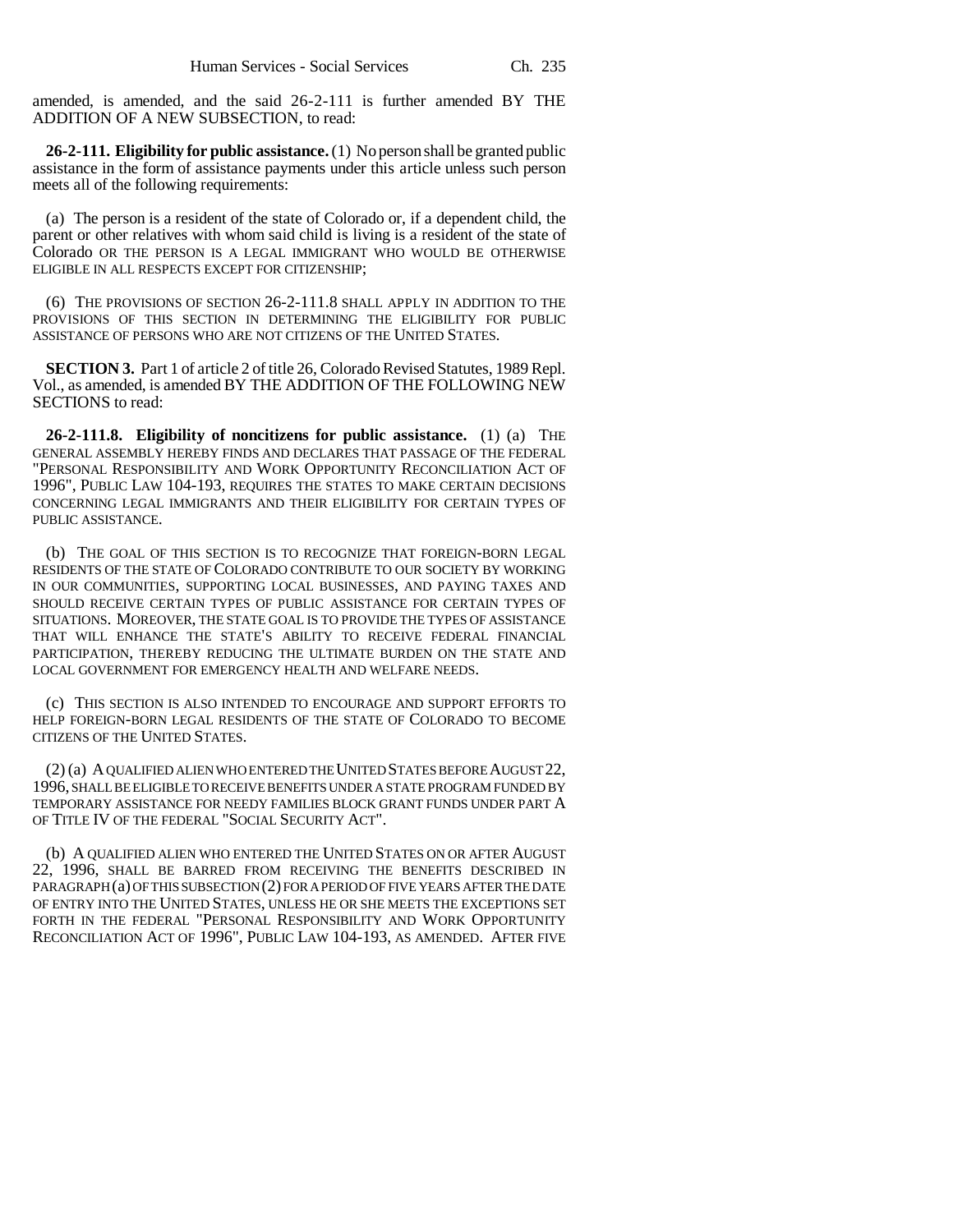YEARS, SUCH QUALIFIED ALIEN SHALL BE ELIGIBLE FOR BENEFITS UNDER THIS ARTICLE, BUT SHALL HAVE SPONSOR INCOME DEEMED TO THE INDIVIDUAL OR FAMILY UNDER RULES ESTABLISHED BY THE STATE BOARD PURSUANT TO SECTION 26-2-137.

(3) A LEGAL IMMIGRANT MAY RECEIVE BENEFITS UNDER THE OLD AGE PENSION, THE AID TO THE NEEDY DISABLED, AND THE AID TO THE BLIND PROGRAMS IF SUCH LEGAL IMMIGRANT MEETS THE ELIGIBILITY CRITERIA, INCLUDING THE SPONSOR RESPONSIBILITY POLICIES, IN SECTION 26-2-137(2) OF SUCH PROGRAMS, OTHER THAN CITIZEN STATUS.

(4) A LEGAL IMMIGRANT MAY RECEIVE BENEFITS UNDER SECTION 26-2-122.3 PURSUANT TO RULES PROMULGATED BY THE MEDICAL SERVICES BOARD.

(5) AS A CONDITION OF ELIGIBILITY FOR PUBLIC ASSISTANCE UNDER THIS ARTICLE, A LEGAL IMMIGRANT SHALL AGREE TO REFRAIN FROM EXECUTING AN AFFIDAVIT OF SUPPORT FOR THE PURPOSE OF SPONSORING AN ALIEN ON OR AFTER JULY 1, 1997, UNDER RULES PROMULGATED BY THE IMMIGRATION AND NATURALIZATION SERVICE DURING THE PENDENCY OF SUCH LEGAL IMMIGRANT'S RECEIPT OF PUBLIC ASSISTANCE. NOTHING IN THIS SUBSECTION (5) SHALL BE CONSTRUED TO AFFECT A LEGAL IMMIGRANT'S ELIGIBILITY FOR PUBLIC ASSISTANCE UNDER THIS ARTICLE BASED UPON SUCH LEGAL IMMIGRANT'S RESPONSIBILITIES UNDER AN AFFIDAVIT OF SUPPORT ENTERED INTO BEFORE JULY 1, 1997.

(6) THE STATE DEPARTMENT SHALL ENCOURAGE A QUALIFIED ALIEN WHO IS ELIGIBLE TO SUBMIT AN APPLICATION FOR CITIZENSHIP TO SUBMIT SUCH AN APPLICATION.

**26-2-137. Noncitizens programs.** (1) **Emergency assistance.** (a) (I) A GENERAL ASSISTANCE FUND IS HEREBY ESTABLISHED THAT SHALL CONSIST OF STATE GENERAL FUNDS APPROPRIATED THERETO BY THE GENERAL ASSEMBLY. MONEYS IN THE FUND SHALL BE USED ONLY FOR THE PURPOSE OF PROVIDING EMERGENCY ASSISTANCE PURSUANT TO THE PROVISIONS OF THIS SUBSECTION (1) AND SHALL BE SUBJECT TO ANNUAL APPROPRIATION BY THE GENERAL ASSEMBLY.

(II) THE STATE DEPARTMENT SHALL ALLOCATE MONEYS IN THE FUND DESCRIBED IN SUBPARAGRAPH (I) OF THIS PARAGRAPH (a) TO THE COUNTIES FOR THE IMPLEMENTATION OF THE EMERGENCY ASSISTANCE PROGRAM PURSUANT TO THE PROVISIONS OF THIS SUBSECTION (1) AND RULES OF THE STATE DEPARTMENT.

(b) THE STATE DEPARTMENT SHALL PROMULGATE RULES FOR THE DELIVERY OF EMERGENCY ASSISTANCE TO A PERSON WHO:

(I) IS A LEGAL IMMIGRANT AND A RESIDENT OF THE STATE OF COLORADO;

(II) IS NOT A CITIZEN OF THE UNITED STATES; AND

(III) MEETS THE ELIGIBILITY REQUIREMENTS FOR PUBLIC ASSISTANCE UNDER THIS ARTICLE OTHER THAN CITIZEN STATUS AND IS NOT RECEIVING ANY OTHER PUBLIC ASSISTANCE UNDER THIS ARTICLE.

(c) SUCH EMERGENCY ASSISTANCE MAY INCLUDE BUT NEED NOT BE LIMITED TO THE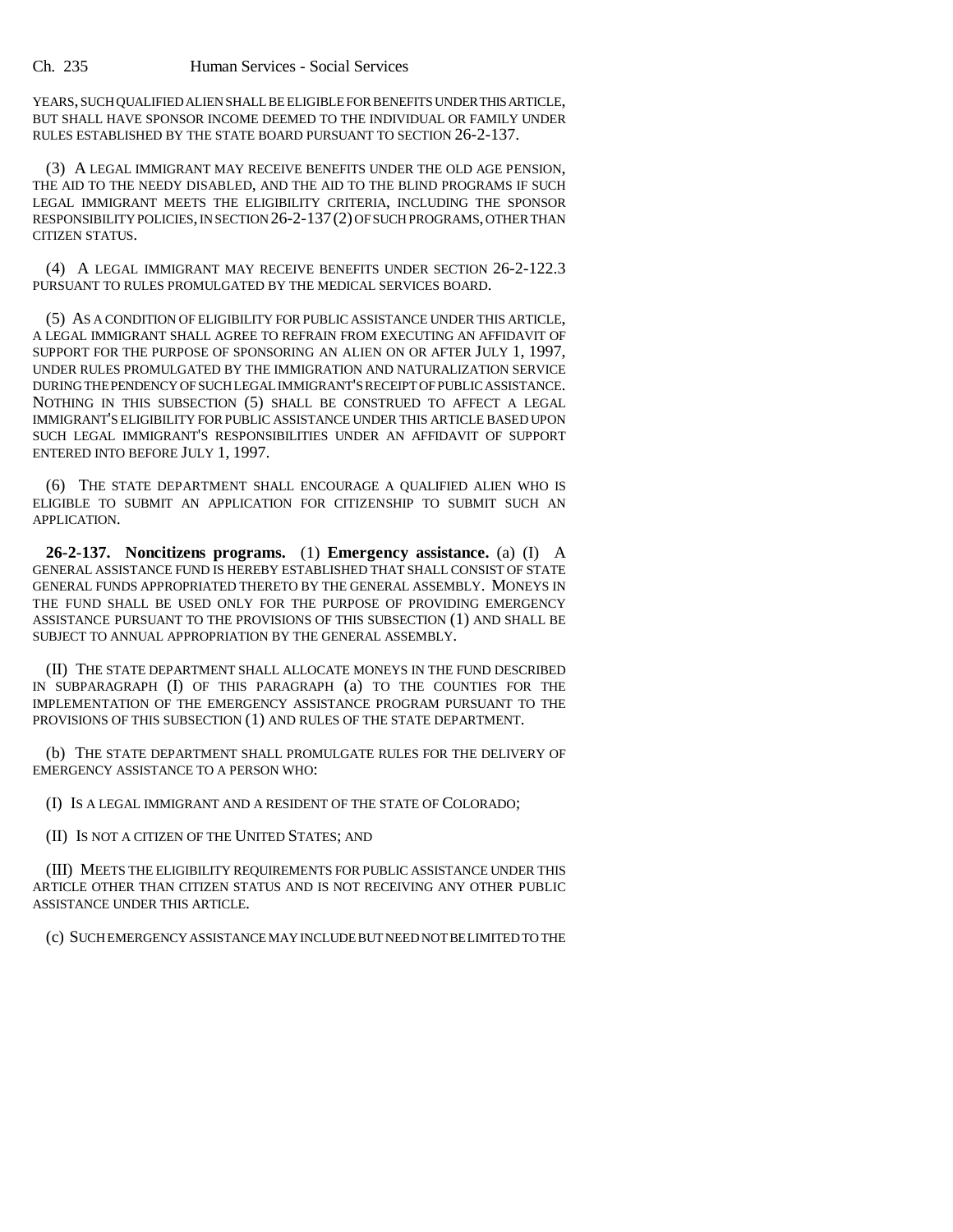FOLLOWING FORMS OF ASSISTANCE:

(I) HOUSING;

(II) FOOD;

(III) SHORT-TERM CASH ASSISTANCE; AND

(IV) CLOTHING AND SOCIAL SERVICES FOR CHILDREN.

(2) **Sponsor responsibility policies.** (a) THE GENERAL ASSEMBLY FINDS AND DECLARES THAT SPONSORS SHALL BE EXPECTED TO MEET THEIR MORAL AND FINANCIAL COMMITMENTS TO THE IMMIGRANTS WHOM THEY SPONSOR AND FOR WHOM THEY SIGN AFFIDAVITS OF SUPPORT.

(b) THE STATE DEPARTMENT SHALL PROMULGATE RULES CONSISTENT WITH THIS SECTION AND FEDERAL LAW TO ENFORCE SPONSOR COMMITMENTS FOR NONCITIZEN APPLICANTS FOR OR RECIPIENTS OF PUBLIC ASSISTANCE OR MEDICAL ASSISTANCE.

(c) ENFORCEMENT MECHANISMS SHALL INCLUDE BUT NOT BE LIMITED TO THE FOLLOWING:

(I) INCOME ASSIGNMENT;

(II) STATE INCOME TAX REFUND OFFSET;

(III) STATE LOTTERY WINNINGS OFFSET; AND

(IV) ADMINISTRATIVE LIEN AND ATTACHMENT.

(d) A RECIPIENT SHALL ASSIGN RIGHTS TO ANY SUPPORT UNDER AFFIDAVITS OF SUPPORT TO THE STATE OF COLORADO AS A CONDITION OF RECEIPT OF PUBLIC ASSISTANCE OR MEDICAL ASSISTANCE UNDER THIS TITLE.

(e) TO THE EXTENT NOT PREEMPTED BY FEDERAL LAW, THE STATE DEPARTMENT SHALL COMMENCE A PROCEEDING OR AN ACTION TO ENFORCE DUTIES UNDER AN AFFIDAVIT OF SUPPORT WITHIN A PERIOD OF TIME TO BE DETERMINED BY THE STATE BOARD AFTER A RECIPIENT FOR WHOM AN AFFIDAVIT OF SUPPORT HAS BEEN SIGNED HAS BEEN APPROVED FOR PUBLIC ASSISTANCE OR MEDICAL ASSISTANCE UNDER THIS TITLE.

**SECTION 4.** 26-4-103, Colorado Revised Statutes, 1989 Repl. Vol., as amended, is amended BY THE ADDITION OF THE FOLLOWING NEW SUBSECTIONS to read:

**26-4-103. Definitions.** (8.5) "LEGAL IMMIGRANT" MEANS AN INDIVIDUAL WHO IS NOT A CITIZEN OR NATIONAL OF THE UNITED STATES AND WHO WAS LAWFULLY ADMITTED TO THE UNITED STATES BY THE IMMIGRATION AND NATURALIZATION SERVICE AS AN ACTUAL OR PROSPECTIVE PERMANENT RESIDENT OR WHOSE EXTENDED PHYSICAL PRESENCE IN THE UNITED STATES IS KNOWN TO AND ALLOWED BY THE IMMIGRATION AND NATURALIZATION SERVICE.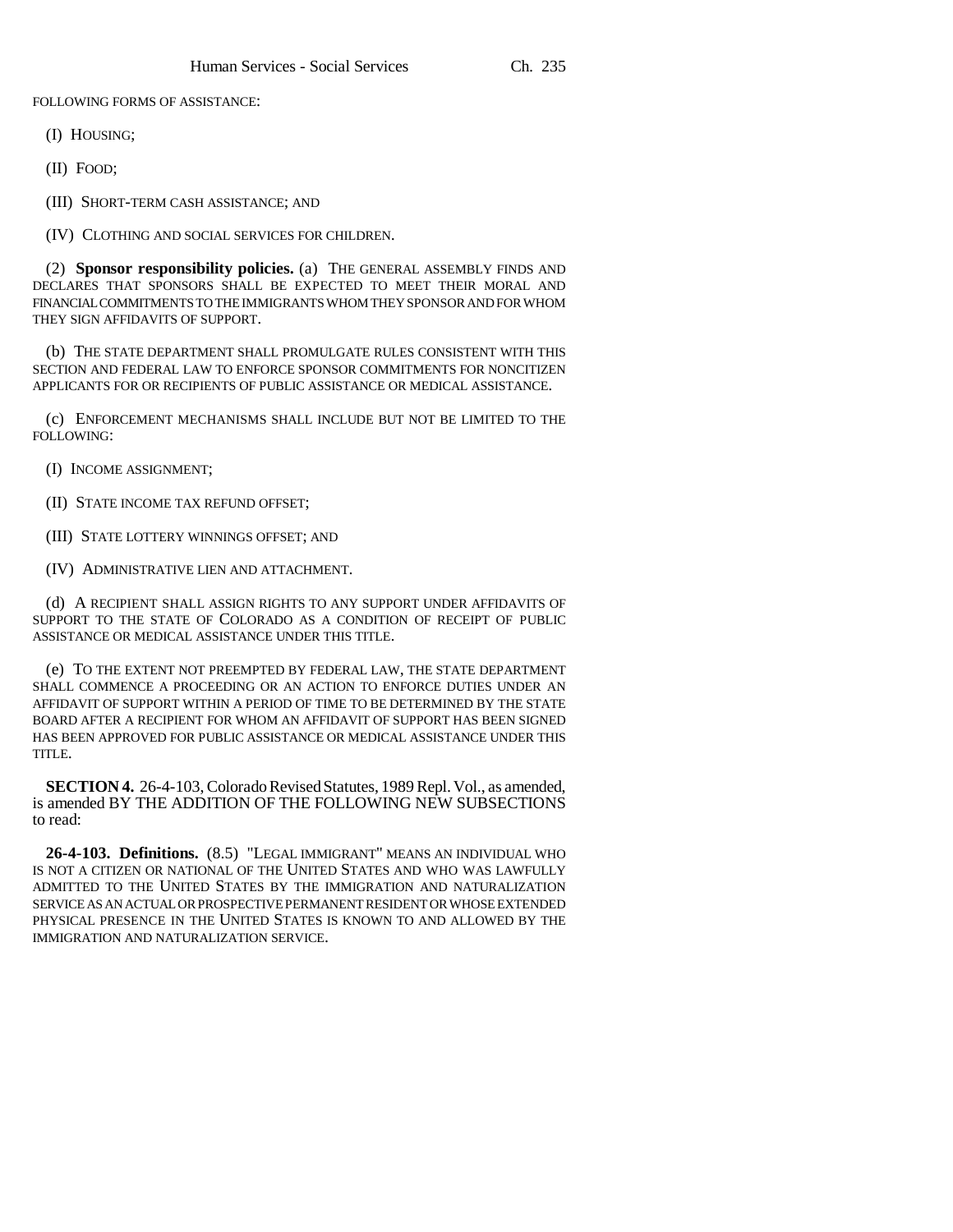Ch. 235 Human Services - Social Services

(13.7) "QUALIFIED ALIEN" SHALL HAVE THE MEANING ASCRIBED TO THAT TERM IN SECTION 431 (b) OF THE FEDERAL "PERSONAL RESPONSIBILITY AND WORK OPPORTUNITY RECONCILIATION ACT OF 1996",PUBLIC LAW 104-193, AS AMENDED.

**SECTION 5.** 26-4-201, Colorado Revised Statutes, 1989 Repl. Vol., as amended, is amended to read:

**26-4-201. Mandatory provisions - eligible groups.** (1) In order to participate in the medicaid program, the federal government requires the state to provide medical assistance to certain eligible groups. Pursuant to federal law AND EXCEPT AS PROVIDED IN SUBSECTION  $(2)$  OF THIS SECTION, any person who is eligible for medical assistance under the mandated groups specified in this section shall receive both the mandatory services that are specified in sections 26-4-202 and 26-4-203 and the optional services that are specified in sections 26-4-302 and 26-4-303. Subject to the availability of federal financial aid funds, the following are the individuals or groups which THAT are mandated under federal law to receive benefits under this article:

(a) Individuals who are receiving aid to families with dependent children;

(b) Families who have been terminated from aid to families with dependent children because of increased earnings or increased hours of employment whose eligibility is specified for a period of time by the federal government;

(c) Individuals who are ineligible for aid to families with dependent children because of requirements that do not apply under Title XIX of the social security act;

(d) Individuals who would be eligible for aid to families with dependent children except for an increase in old-age, survivors, and disability insurance income under P.L. 92-336;

(e) Individuals deemed to be receiving aid to families with dependent children;

(f) Qualified pregnant women, and children under the age of seven, who meet the income and resource requirements of the state's approved aid to families with dependent children plan;

(g) A newborn child born of a woman who is categorically needy. Such child is deemed medicaid-eligible on the date of birth and remains eligible for one year so long as the woman remains categorically needy and the child is a member of her household.

(h) Children for whom adoption assistance or foster care maintenance payments are made;

(i) Individuals receiving supplemental security income;

(j) Individuals receiving mandatory state supplement, including but not limited to individuals receiving old age pensions;

(k) Institutionalized individuals who were eligible for medical assistance in December, 1973;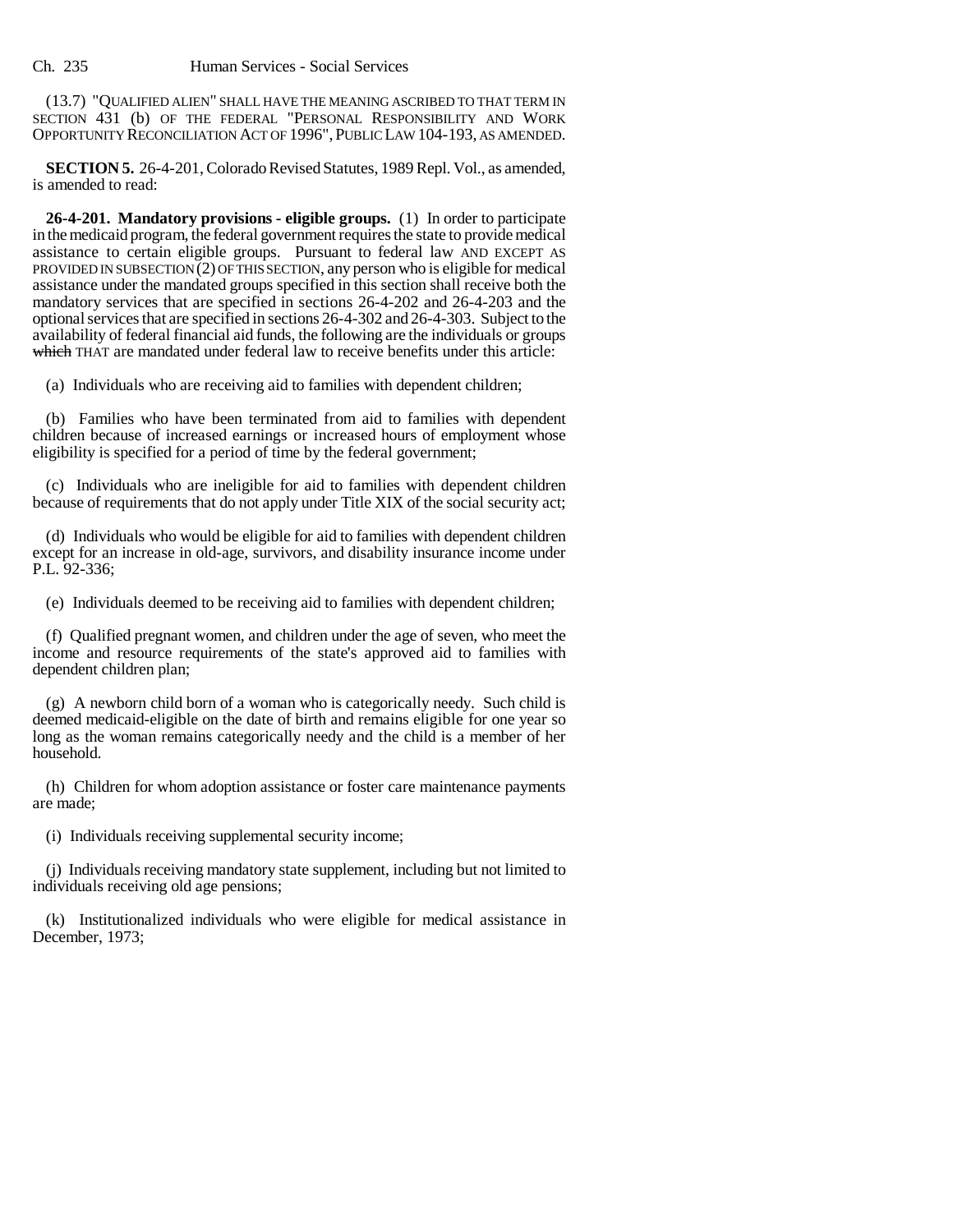(l) Individuals who would be eligible except for the increase in old-age, survivors, and disability insurance under P.L. 92-336;

(m) Individuals who become ineligible for cash assistance as a result of old-age, survivors, and disability insurance cost-of-living increases after April, 1977;

(m.5) Disabled widows or widowers fifty through sixty years of age who have become ineligible for federal supplemental security income or state supplementation as a result of becoming eligible for federal social security survivor's benefits, in accordance with the social security act, 42 U.S.C. sec. 1383c;

(n) Individuals with income and resources at a level which qualifies them as medicare-eligible under section 301 of Title III of the federal "Medicare Catastrophic Coverage Act";

(o) Low-income pregnant women, and children through the age of six, whose income is at or below a certain percentage of the federal poverty level as determined by the federal government;

(p) Individuals who are eligible for aid to families with dependent children by reason of the unemployment of a parent.

(2) (a) A QUALIFIED ALIEN WHO ENTERED THE UNITED STATES BEFORE AUGUST 22, 1996, WHO MEETS THE EXCEPTIONS DESCRIBED IN THE FEDERAL "PERSONAL RESPONSIBILITY AND WORK OPPORTUNITY RECONCILIATION ACT OF 1996", PUBLIC LAW 104-193, AS AMENDED, SHALL RECEIVE BENEFITS UNDER THIS ARTICLE.

(b) A QUALIFIED ALIEN WHO ENTERED THE UNITED STATES ON OR AFTER AUGUST 22, 1996, SHALL NOT BE ELIGIBLE FOR BENEFITS UNDER THIS ARTICLE, EXCEPT AS PROVIDED IN SECTION 26-4-203 (3), FOR FIVE YEARS AFTER THE DATE OF ENTRY INTO THE UNITED STATES UNLESS HE OR SHE MEETS THE EXCEPTIONS DESCRIBED IN THE FEDERAL "PERSONAL RESPONSIBILITY AND WORK OPPORTUNITY RECONCILIATION ACT OF 1996", PUBLIC LAW 104-193, AS AMENDED.

(3) NOTWITHSTANDING ANY OTHER PROVISION OF THIS ARTICLE, AS A CONDITION OF ELIGIBILITY FOR MEDICAL ASSISTANCE UNDER THIS ARTICLE, A LEGAL IMMIGRANT SHALL AGREE TO REFRAIN FROM EXECUTING AN AFFIDAVIT OF SUPPORT FOR THE PURPOSE OF SPONSORING AN ALIEN ON OR AFTER JULY 1, 1997, UNDER RULES PROMULGATED BY THE IMMIGRATION AND NATURALIZATION SERVICE DURING THE PENDENCY OF SUCH LEGAL IMMIGRANT'S RECEIPT OF MEDICAL ASSISTANCE. NOTHING IN THIS SUBSECTION (3) SHALL BE CONSTRUED TO AFFECT A LEGAL IMMIGRANT'S ELIGIBILITY FOR MEDICAL ASSISTANCE UNDER THIS ARTICLE BASED UPON SUCH LEGAL IMMIGRANT'S RESPONSIBILITIES UNDER AN AFFIDAVIT OF SUPPORT ENTERED INTO BEFORE JULY 1, 1997.

**SECTION 6.** 26-4-203 (3) (a), Colorado Revised Statutes, 1989 Repl. Vol., as amended, is amended to read:

**26-4-203. Mandated programs with special state provisions.** (3) (a) Emergency medical assistance shall be provided to any undocumented alien PERSON WHO IS NOT A CITIZEN OF THE UNITED STATES, INCLUDING UNDOCUMENTED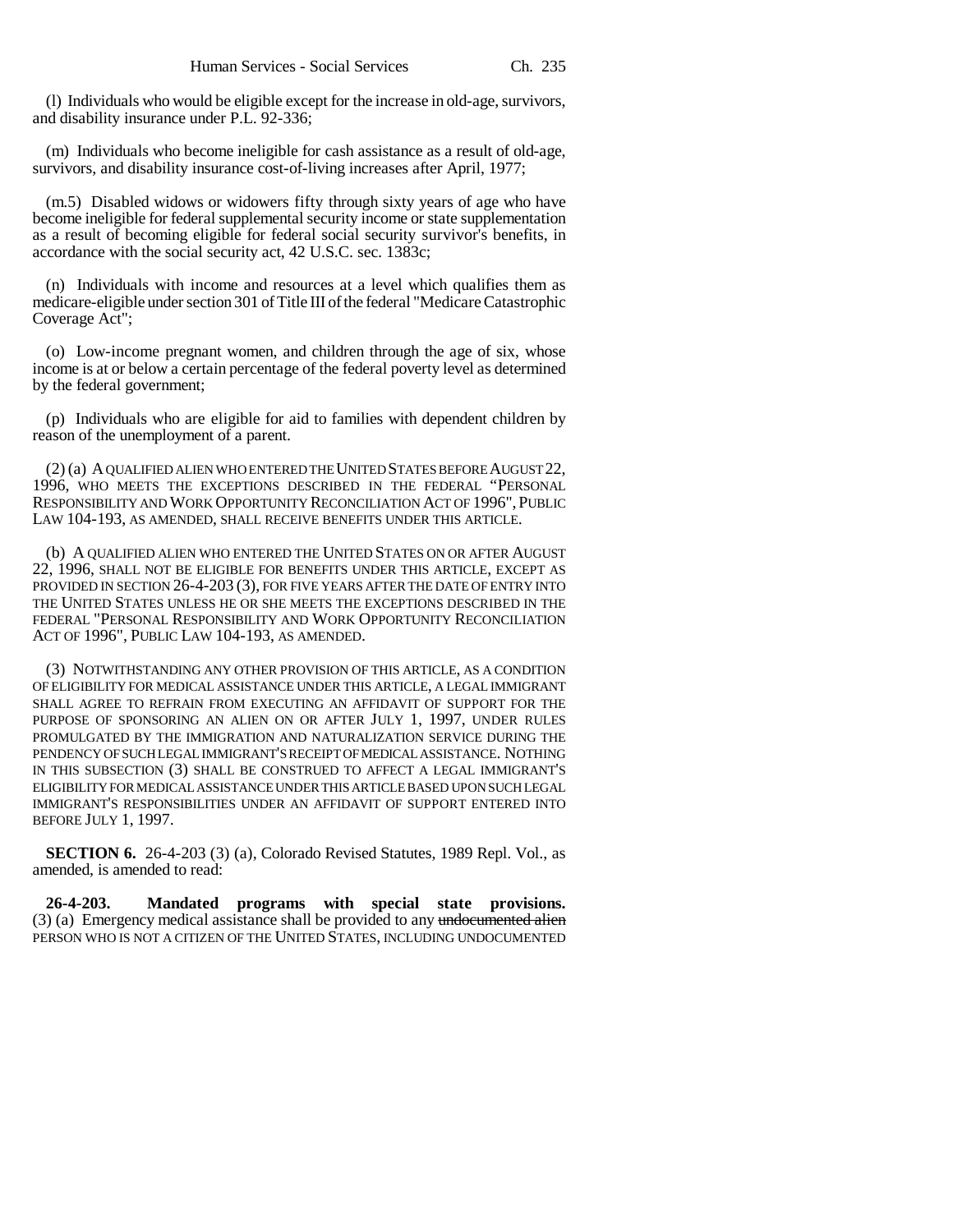ALIENS, ALIENS WHO ARE NOT QUALIFIED ALIENS, AND QUALIFIED ALIENS WHO ENTERED THE UNITED STATES ON OR AFTER AUGUST 22,1996, who has an emergency medical condition and meets one of the categorical requirements set forth in section 26-4-201; except that such persons shall not be required to meet any residency requirement other than that required by federal law.

**SECTION 7.** 26-4-301 (1), Colorado Revised Statutes, 1989 Repl. Vol., as amended, is amended BY THE ADDITION OF THE FOLLOWING NEW PARAGRAPHS, and the said 26-4-301 is further amended BY THE ADDITION OF A NEW SUBSECTION, to read:

**26-4-301. Optional provisions - optional groups.** (1) The federal government allows the state to select optional groups to receive medical assistance. Pursuant to federal law, any person who is eligible for medical assistance under the optional groups specified in this section shall receive both the mandatory services specified in sections 26-4-202 and 26-4-203 and the optional services specified in sections 26-4-302 and 26-4-303. Subject to the availability of federal financial aid funds, the following are the individuals or groups which Colorado has selected as optional groups to receive medical assistance pursuant to this article:

(l) INDIVIDUALS WHO ARE QUALIFIED ALIENS WHO WERE OR WOULD HAVE BEEN ELIGIBLE FOR SUPPLEMENTAL SECURITY INCOME AS A RESULT OF A DISABILITY BUT WHO ARE NOT ELIGIBLE FOR SUCH SUPPLEMENTAL SECURITY INCOME AS A RESULT OF THE PASSAGE OF THE FEDERAL "PERSONAL RESPONSIBILITY AND WORK OPPORTUNITY RECONCILIATION ACT OF 1996", PUBLIC LAW 104-193, IF SUCH INDIVIDUALS MEET THE RESOURCE, INCOME, AND DISABILITY REQUIREMENTS FOR SUPPLEMENTAL SECURITY INCOME ELIGIBILITY;

(m) OTHER QUALIFIED ALIENS WHO ENTERED OR WERE PRESENT IN THE UNITED STATES BEFORE AUGUST 22, 1996.

(2) A QUALIFIED ALIEN WHO ENTERED THE UNITED STATES ON OR AFTER AUGUST 22, 1996, SHALL NOT BE ELIGIBLE FOR BENEFITS UNDER THIS ARTICLE, EXCEPT AS PROVIDED IN SECTION 26-4-203 (3), FOR FIVE YEARS AFTER THE DATE OF ENTRY INTO THE UNITED STATES UNLESS HE OR SHE MEETS THE EXCEPTIONS DESCRIBED IN THE FEDERAL "PERSONAL RESPONSIBILITY AND WORK OPPORTUNITY RECONCILIATION ACT OF 1996", PUBLIC LAW 104-193, AS AMENDED. AFTER FIVE YEARS, SUCH QUALIFIED ALIEN SHALL BE ELIGIBLE FOR BENEFITS UNDER THIS ARTICLE BUT SHALL HAVE SPONSOR INCOME AND RESOURCES DEEMED TO THE INDIVIDUAL OR FAMILY UNDER RULES ESTABLISHED BY THE STATE BOARD PURSUANT TO SECTION 26-2-137.

 **SECTION 8.** 26-4-301, Colorado Revised Statutes, 1989 Repl. Vol., as amended, is amended BY THE ADDITION OF THE FOLLOWING NEW SUBSECTIONS to read:

**26-4-301. Optional provisions - optional groups.** (3) A LEGAL IMMIGRANT WHO IS RECEIVING MEDICAID NURSING FACILITY CARE OR HOME AND COMMUNITY-BASED SERVICES ON JULY 1, 1997, SHALL CONTINUE TO RECEIVE SUCH SERVICES AS LONG AS HE OR SHE MEETS THE ELIGIBILITY REQUIREMENTS OTHER THAN CITIZEN STATUS. STATE GENERAL FUNDS MAY BE USED TO REIMBURSE SUCH CARE IN THE EVENT THAT FEDERAL FINANCIAL PARTICIPATION IS NOT AVAILABLE.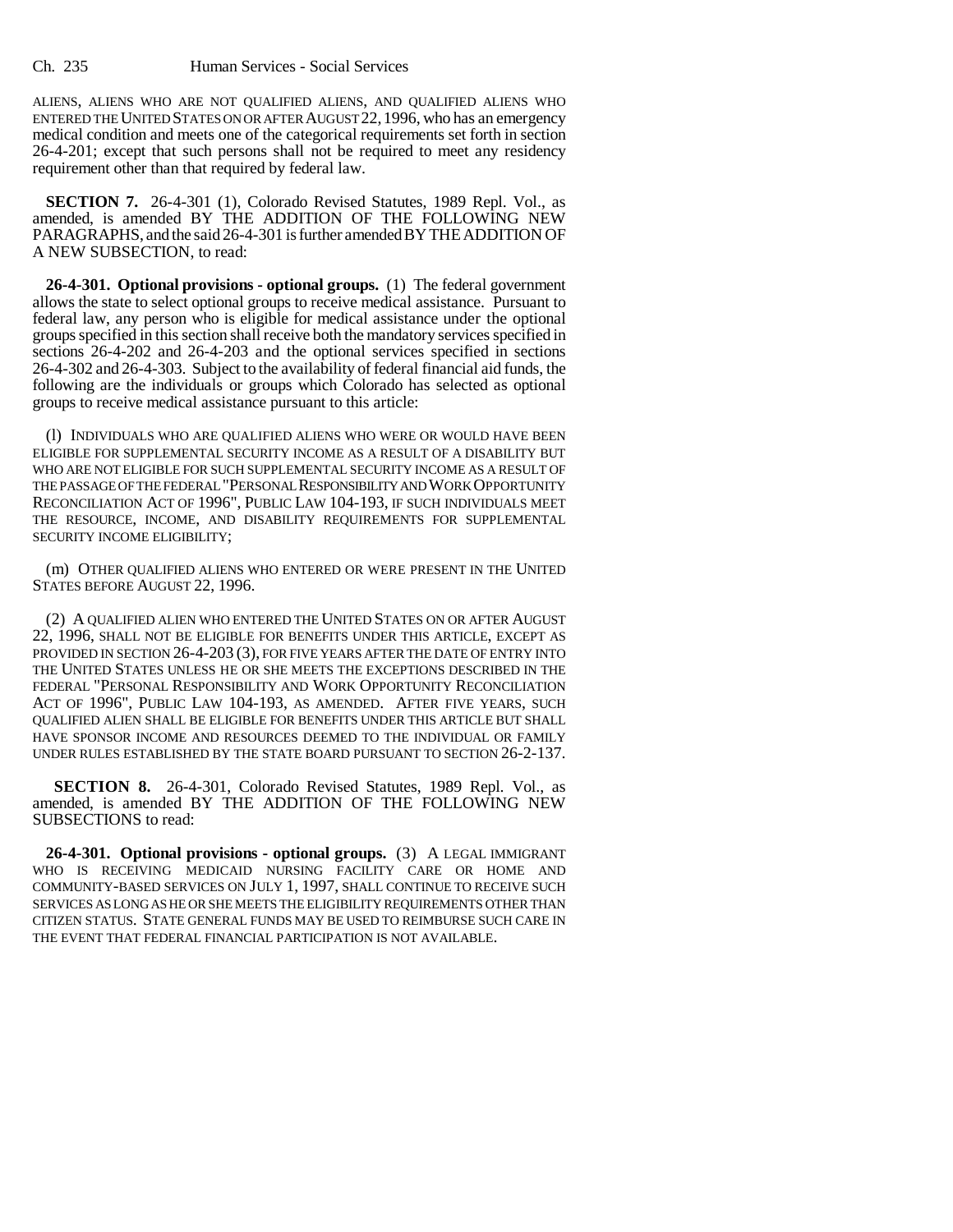(4) A PREGNANT LEGAL IMMIGRANT SHALL BE ELIGIBLE TO RECEIVE PRENATAL AND MEDICAL SERVICES FOR LABOR AND DELIVERY AS LONG AS SHE MEETS ELIGIBILITY REQUIREMENTS OTHER THAN CITIZEN STATUS. STATE GENERAL FUNDS MAY BE USED TO REIMBURSE SUCH CARE IN THE EVENT THAT FEDERAL FINANCIAL PARTICIPATION IS NOT AVAILABLE.

**SECTION 9.** Article 15 of title 26, Colorado Revised Statutes, 1989 Repl. Vol., as amended, is amended BY THE ADDITION OF A NEW SECTION to read:

**26-15-104.5. Eligibility of legal immigrants for services.** A LEGAL IMMIGRANT WHO IS A RESIDENT OF THE STATE OF COLORADO SHALL BE ELIGIBLE TO RECEIVE SERVICES UNDER THIS ARTICLE SO LONG AS HE OR SHE MEETS THE ELIGIBILITY REQUIREMENTS. AS USED IN THIS SECTION, "LEGAL IMMIGRANT" HAS THE SAME MEANING AS DESCRIBED IN SECTION 26-4-103 (8.5). AS A CONDITION OF ELIGIBILITY FOR SERVICES UNDER THIS ARTICLE, A LEGAL IMMIGRANT SHALL AGREE TO REFRAIN FROM EXECUTING AN AFFIDAVIT OF SUPPORT FOR THE PURPOSE OF SPONSORING AN ALIEN ON OR AFTER JULY 1,1997, UNDER RULES PROMULGATED BY THE IMMIGRATION AND NATURALIZATION SERVICE DURING THE PENDENCY OF SUCH LEGAL IMMIGRANT'S RECEIPT OF SERVICES UNDER THIS ARTICLE. NOTHING IN THIS SECTION SHALL BE CONSTRUED TO AFFECT A LEGAL IMMIGRANT'S ELIGIBILITY FOR SERVICES UNDER THIS ARTICLE BASED UPON SUCH LEGAL IMMIGRANT'S RESPONSIBILITIES UNDER AN AFFIDAVIT OF SUPPORT ENTERED INTO BEFORE JULY 1, 1997.

**SECTION 10. Appropriations in long bill to be adjusted.** (1) For the implementation of this act, appropriations made in the annual general appropriation act to the department of human services for the fiscal year beginning July 1, 1997, shall be adjusted as follows:

(a) The general fund appropriation to the office of information technology services, for the client-oriented information network is increased by sixteen thousand dollars (\$16,000).

(b) The appropriation to county administration is increased by three hundred eighteen thousand eight hundred fifty dollars (\$318,850). Of said sum, ninety-four thousand four hundred thirty-four dollars (\$94,434) shall be from the general fund, and two hundred twenty-four thousand four hundred sixteen dollars (\$224,416) shall be from cash funds exempt. Of the latter amount, one hundred seventy-nine thousand five hundred thirty-three dollars (\$179,533) shall be from cash funds exempt received from the department of health care policy and financing out of the appropriation made in subsection (2) of this section.

(c) The federal funds appropriation to county administration is decreased by ninety-four thousand four hundred thirty-four dollars (\$94,434).

(d) The appropriation to self-sufficiency, for the old age pension program is increased by thirteen million eight hundred fifty-one thousand dollars (\$13,851,000). Said sum shall be from the old age pension fund.

(e) The appropriation to self-sufficiency, for aid to the needy disabled state supplemental grants is decreased by eighty-seven thousand five hundred seventy-six dollars (\$87,576). Of said sum, seventy thousand sixty-one dollars (\$70,061) shall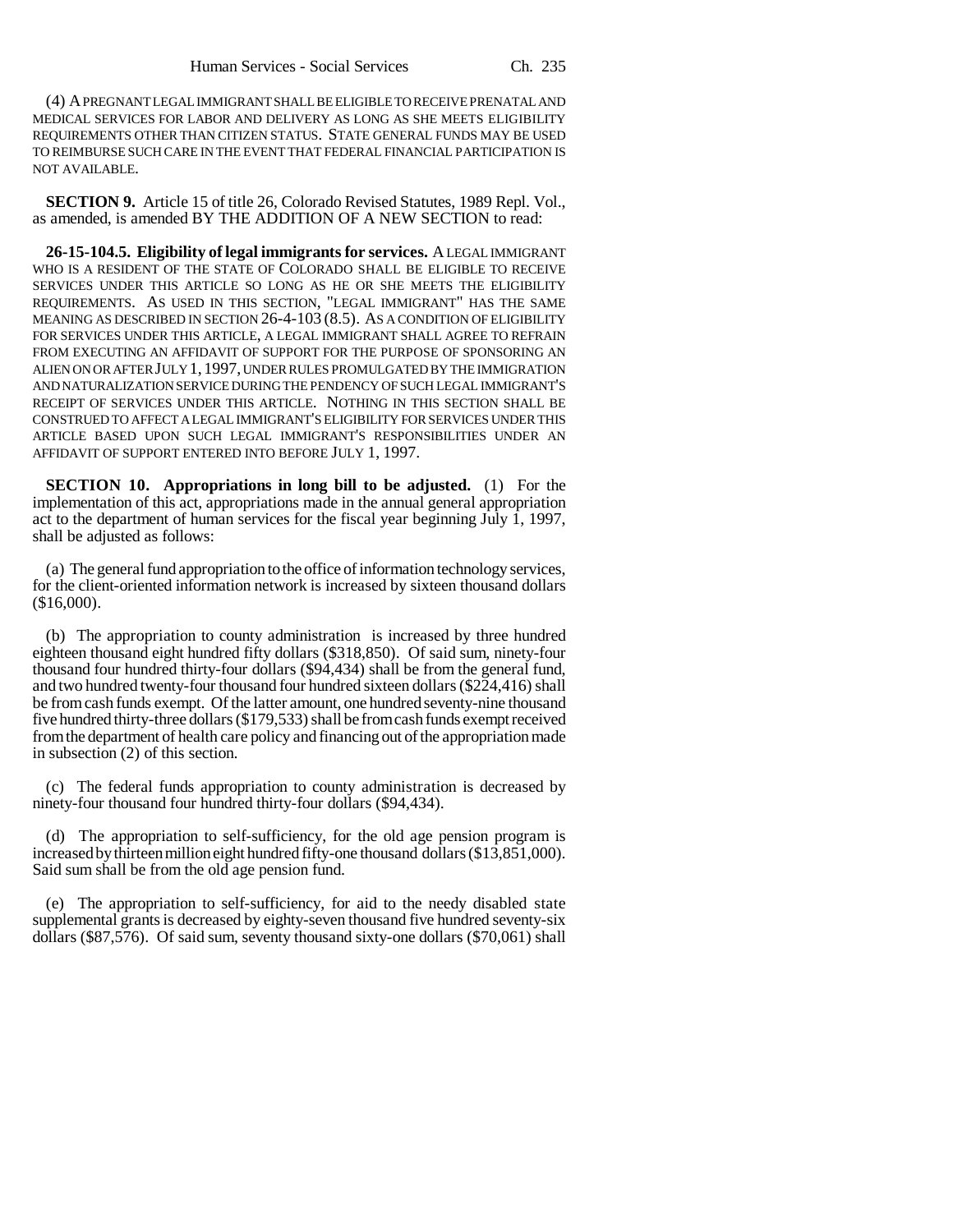be from the general fund, and seventeen thousand five hundred fifteen dollars (\$17,515) shall be from cash funds exempt.

(f) The appropriation to self-sufficiency, for aid to the needy disabled state-only grants is increased by one hundred seventy-eight thousand six hundred twenty dollars (\$178,620). Of said sum, one hundred forty-two thousand eight hundred ninety-six dollars (\$142,896) shall be from the general fund, and thirty-five thousand seven hundred twenty-four dollars (\$35,724) shall be from cash funds exempt.

(g) The cash funds exempt appropriation to self-sufficiency, for home care allowance is increased by one hundred fifteen thousand nine hundred seventy-four dollars (\$115,974). Said sum shall be from cash funds exempt received from the department of health care policy and financing out of the appropriation made in subsection (2) of this section.

(h) The cash funds exempt appropriation to self-sufficiency, for adult foster care is increased by eight thousand seven hundred twenty-three dollars (\$8,723). Said sum shall be from cash funds exempt received from the department of health care policy and financing out of the appropriation made in subsection (2) of this section.

(i) The general fund appropriation to direct services, refugee assistance is increased by two million dollars (\$2,000,000) for emergency assistance for legal immigrants.

(j) The cash funds exempt appropriation to direct services, disability determination services is increased by sixty-one thousand one hundred seventy-eight dollars (\$61,178). Said sum shall be from cash funds exempt received from the department of health care policy and financing out of the appropriation made in subsection (2) of this section.

(2) For the implementation of this act, appropriations made in the annual general appropriation act to the department of health care policy and financing for the fiscal year beginning July 1, 1997, shall be adjusted as follows:

(a) The appropriation to medical programs, medical services is decreased by three million seventy-seven thousand eight hundred fifty-seven dollars (\$3,077,857). Of said sum, one million three hundred four thousand eight hundred sixty dollars (\$1,304,860) shall be from the general fund, and one million seven hundred seventy-two thousand nine hundred ninety-seven dollars (\$1,772,997) shall be from matching federal funds.

(b) The appropriation to medical programs, indigent care program is increased by four hundred fourteen thousand six hundred forty-eight dollars (\$414,648). Of said sum, one hundred ninety-eight thousand nine hundred seven dollars (\$198,907) shall be from the general fund and shall be subject to the "M" notation as defined in the general appropriation act, and two hundred fifteen thousand seven hundred forty-one dollars (\$215,741) shall be from matching federal funds.

(c) The general fund appropriation to medical programs, other medical services is increased by one hundred twenty-four thousand six hundred ninety-seven dollars (\$124,697).